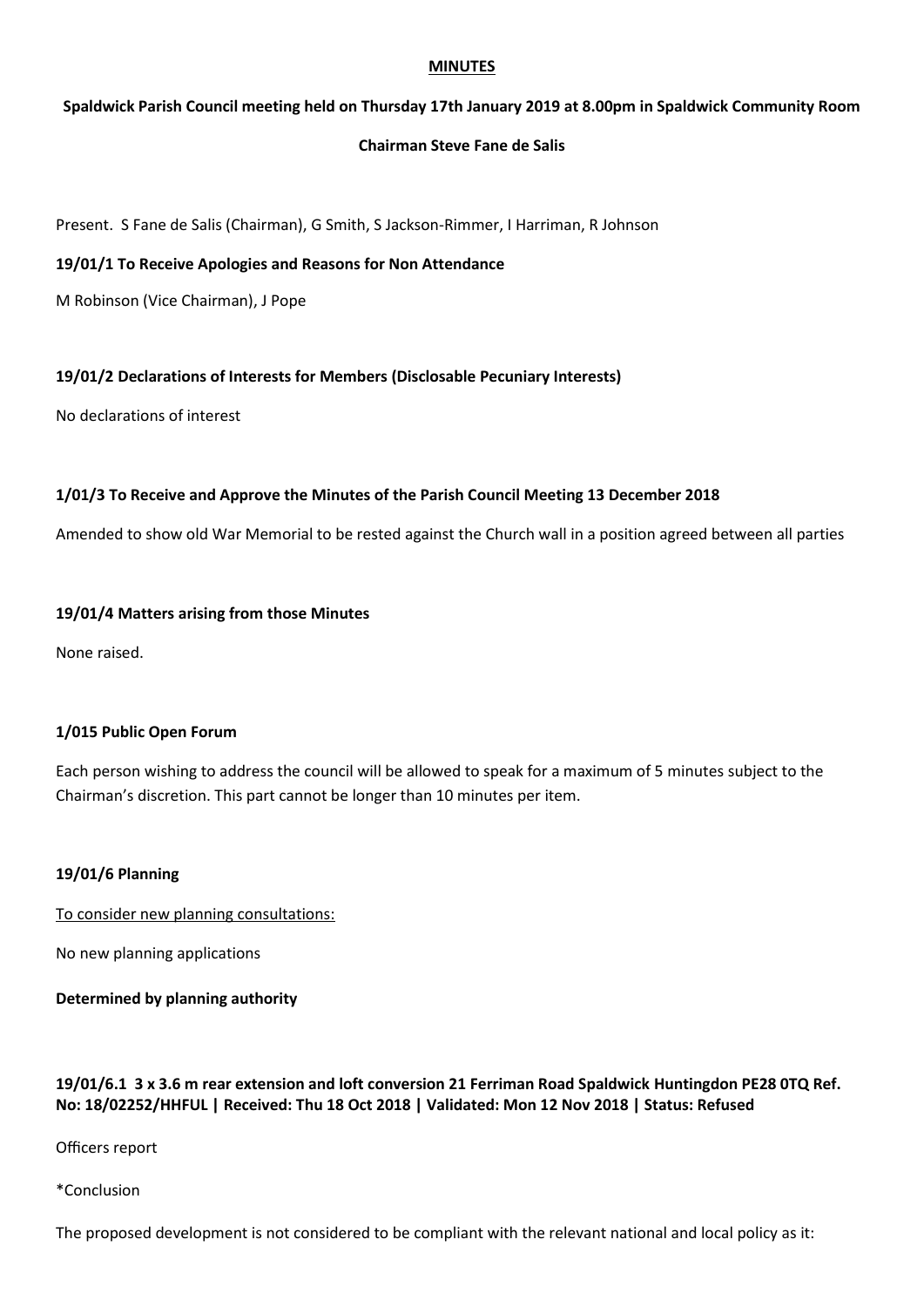\* Is of not of an appropriate scale and design

\* Would have a significantly harmful impact upon the character of the dwelling and the character and appearance of the area;

\* Would have a significantly detrimental impact upon the amenity of neighbours

# **19/01/6.2 Conversion of 2no existing single storey barns into 1 new dwelling Barns Long Lane Spaldwick Ref. No: 18/02476/FUL | Received: Tue 20 Nov 2018 | Validated: Mon 03 Dec 2018 | Status: Withdrawn**

## **19/01/6.3 War Memorial update**

Waiting for an update from SPCC- GS to contact DC J. White

#### **19/01/7 Finance**

### **19/01/7.1 Internal Auditor's report and checklist, further outcome: Risk Register and Risk**

#### **Assessment Spaldwick Parish Council**

**19/01/7.2 Accounts** GS will make arrangements to view bank statements quarterly

**19/01/7.3 Outcome re: Internet banking** Cllr G Smith GS to visit Barclays next week

#### **19/01/7.4 Expenditure for approval**

Payee Description and Amount

Clerks wages. £175.20

HMRC

Expenses. £2.25

Approved although no separate figure for HMRC

Invoice from SP School to be questioned

Proposal 19/01/12 Allotments -To consider use of CIL money to pay for a hard-standing area and gates for allotments- **Proposed by RJ and seconded by GS, all in favour and it was resolved to transfer £3000 to Charity Field Account to pay for gates, hard standing and fencing**.

### **19/01/8 General Data Protection Regulation (GDPR) to consider:**

**19/01/8.1** Social Media and Electronic Communication Policy

**19/01/8.2** Information & Data protection Policy

**19/01/8.3** List of documents for Retention or Disposal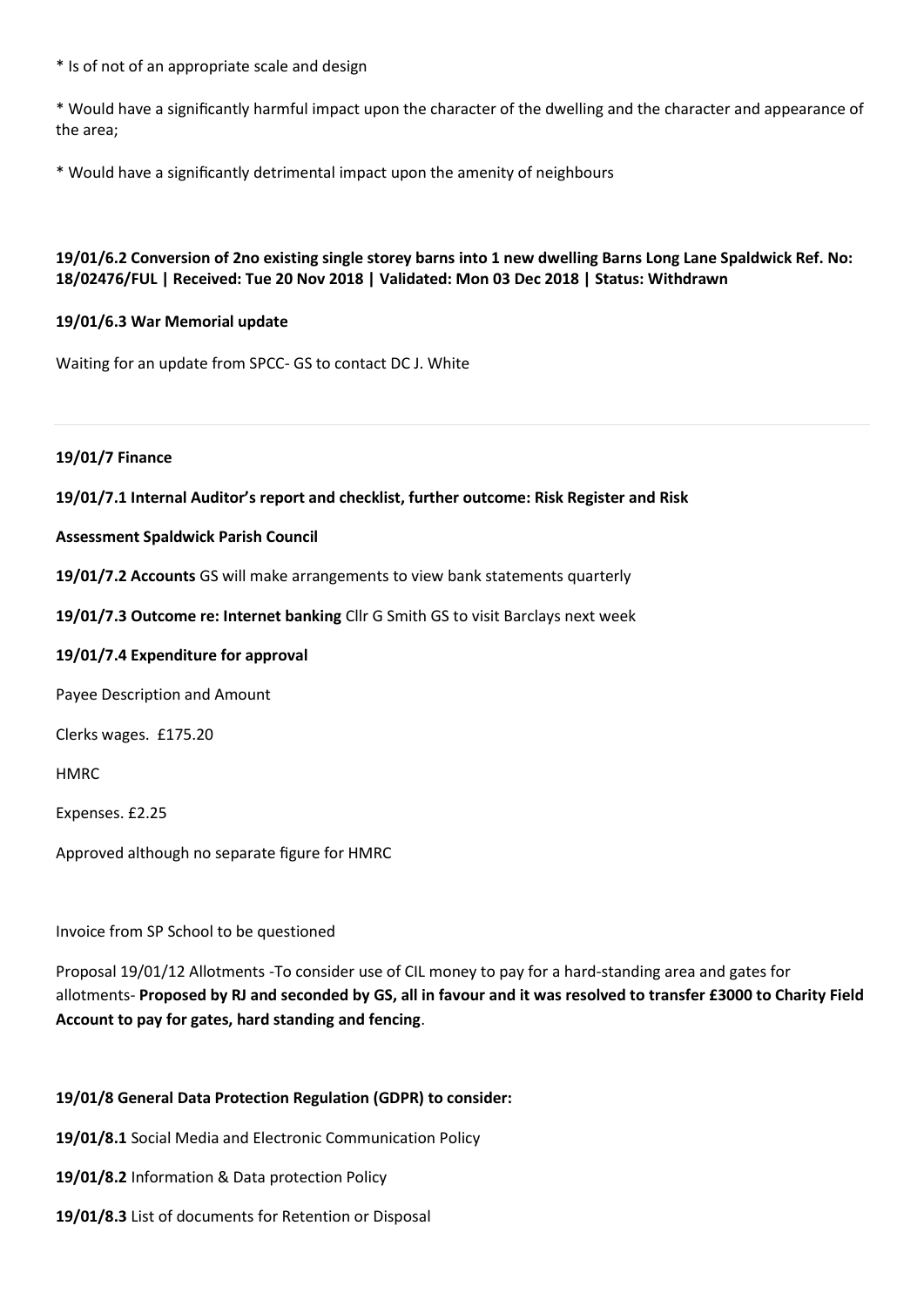**19/01/8.4** Subject Access Request Form **19/01/8.5** Consent Form **19/01/8.6** Privacy Notice Staff, Councillors and Role Holders **19/01/8.7** General Privacy Notice **19/01/8.8** Data Audit Schedule/ Mapping **19/01/8.9** Cyber Security Checklist **19/01/8.10** Security Incident Response Policy -Still on agenda for next meeting

### **19/01/9 Assets – Provision/Maintenance**

**19/01/9.1** Monthly Ferriman Road Play Area Inspection

**19/01/9.2** To note and consider the outcome after the Annual Play Area Inspection carried out by

Wicksteed- Agenda item for next meeting

#### **19/01/10 Highways, footpaths, byways, gritting bin, trees, etc**

#### **19/01/11 Community Room.**

To consider purchase of Vacuum Cleaner and key safe, smart TV, more tables, updating the kitchen, redecoration of the room, new curtains or blinds, cleaning equipment, First Aid Box, a Fire Blanket and a Notice Board

Proposal to purchase a Vacuum Cleaner -**Proposed by SFdS , seconded by SJR, all in favour and it was resolved that IH should purchase a Henry from (Tesco Price less than £100)**

Proposal to purchase a new key safe to enable a change of code, cleaning products and a first aid kit. **-Proposed by SFdS, seconded by SJR, all in favour and it was resolved to approve the proposal.**

Proposal to replace the carpet tiles, curtains and old kitchen cupboards -**Proposed by SFdS and seconded by SJR, all in favour and it was resolved to obtain quotes for the work.**

Proposal to advertise for a cleaner for 1hour per week at £10 per hour -**Proposed by SFdS, seconded by SJR, all in favour and it was resolved to approve the proposal**

#### **19/01/12. Allotments**

To consider use of CIL money to pay for a hard-standing area and gates for allotments (See above)